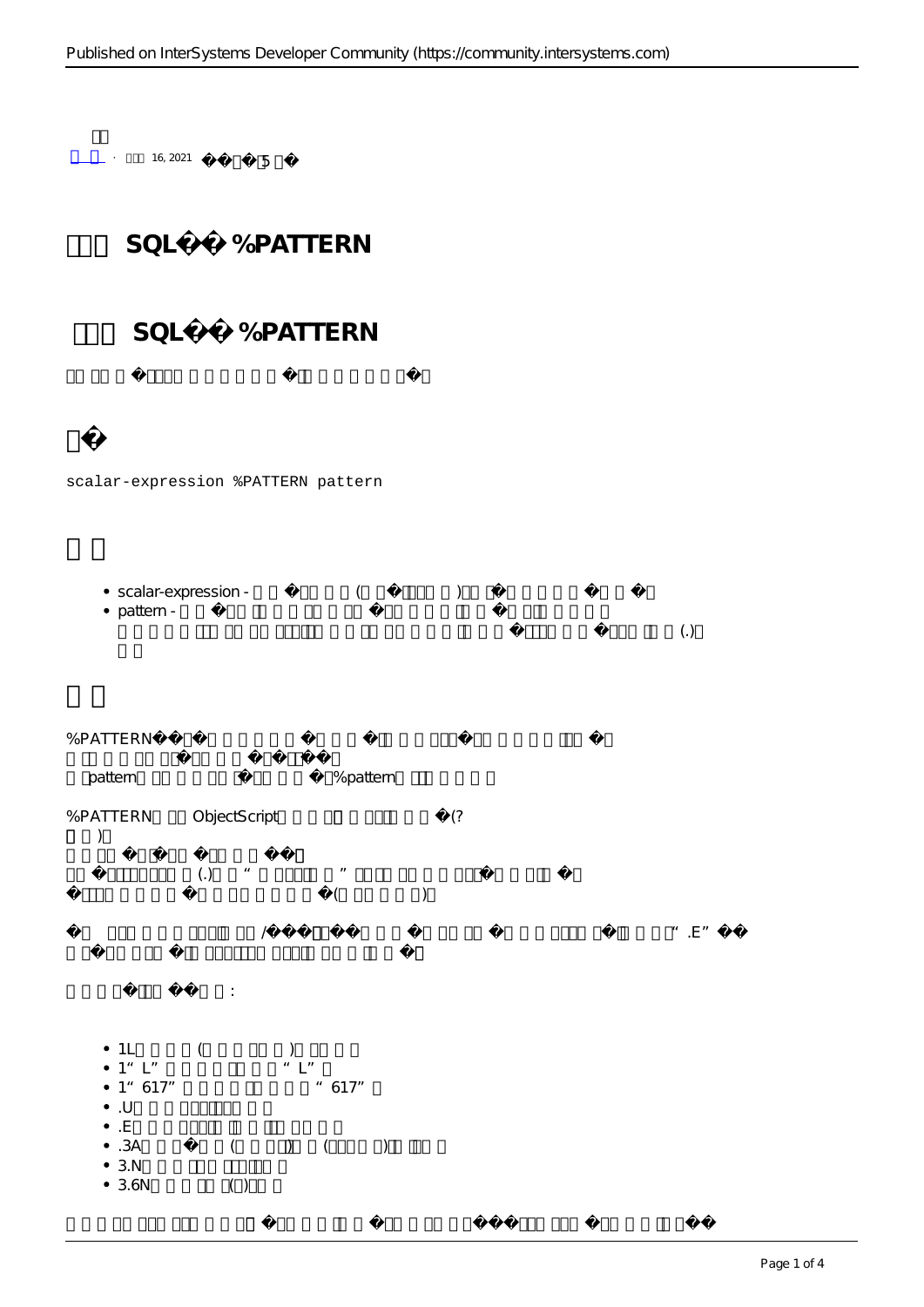```
% Pattern
    SQL SQL ObjectScript
             因此,美元金额的模式是:'1"$"1.N1"."2N'将在动态SQL中指定为'1""$""1.N1"".""2N'。
%SelectMode
%PATTERN ``%SelectMode
                    %SelectMode
   ODBC Display`
   %EXTERNAL %ODBCOUT
    Display ODBC
       SQL %PATTERN 30L %PATTERN
 41 (1953 4 4 ($HOROLOG 41000) 1955 12 28 ($HOROLOG 41999))
/// d ##class(PHA.TEST.SQLCommand).Pattern()
ClassMethod Pattern()
{
    s q1 = "SELECT Name,DOB FROM Sample.Person "
    s q2 = "WHERE DOB %PATTERN '1""41""3N' "
    s myquery = q1_q2
    s tStatement = ##class(%SQL.Statement).%New()
    s tStatement.%SelectMode=1
    s qStatus = tStatement.%Prepare(myquery)
    if qStatus'=1 {
        w "%Prepare failed:" 
        d $System.Status.DisplayError(qStatus) 
q
    }
    s rset = tStatement.%Execute()
    d rset.%Display()
    w !,"End of data"
}
DHC-APP>d ##class(PHA.TEST.SQLCommand).Pattern()
Name DOB
Houseman, Martin D. 1955-09-25
Ingrahm,Yan S. 1954-06-15
Smith,Elvis Y. 1955-06-29
Ng,Liza Z. 1955-10-05
Zweifelhofer,Zelda J. 1954-02-19
Zampitello,Josephine Q. 1953-08-14
Hertz,Uma C. 1954-07-25
Davis,Jane E. 1953-07-28
Vanzetti,Alexandra O. 1953-12-29
9 Rows(s) Affected
```
End of data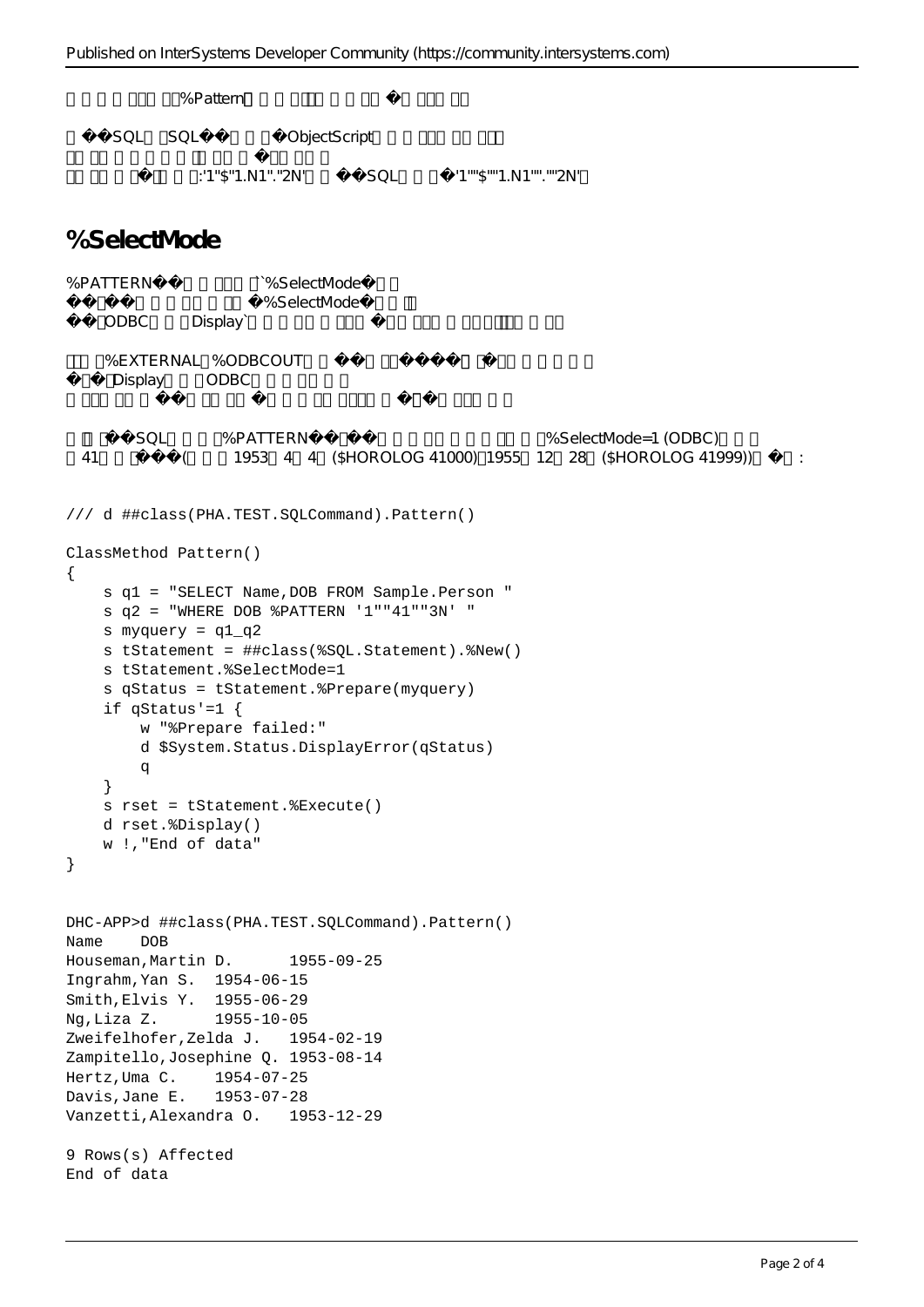```
SQL %ODBCOUT
ODBC %PATTERN
DOB ODBC 195 (1950 1959 )
                 DOBClassMethod Pattern1()
{
    s q1 = "SELECT Name,DOB FROM Sample.Person "
    s q2 = "WHERE %ODBCOUT(DOB) %PATTERN '1""195"".E' "
    s myquery = q1_q2
    s tStatement = ##class(%SQL.Statement).%New()
    s tStatement.%SelectMode=1
    s qStatus = tStatement.%Prepare(myquery)
    if qStatus'=1 {
       w "%Prepare failed:" 
       d $System.Status.DisplayError(qStatus) 
       q
    }
    s rset = tStatement.%Execute()
    d rset.%Display()
    w !,"End of data"
}
     WHERE %PATTERN Home State
     C":
SELECT Name,Home_State FROM Sample.Person
WHERE Home_State %PATTERN '1U1"C"'
        Home State of North Carolina (NC) South Carolina (SC)
      WHERE %PATTERN Name
SELECT Name FROM Sample.Person
WHERE Name %PATTERN '1U1L.E'
         1U( ) 1L( ) ee("JONES" "O'Reilly" "deGastyne"
      HAVING %PATTERN "Jo"
SELECT Name,
       COUNT(Name) AS TotRecs,
       COUNT(Name %AFTERHAVING) AS JoRecs
FROM Sample.Person
HAVING Name %PATTERN '1U.L1","1"Jo".E'
```

```
Page 3 of 4
```